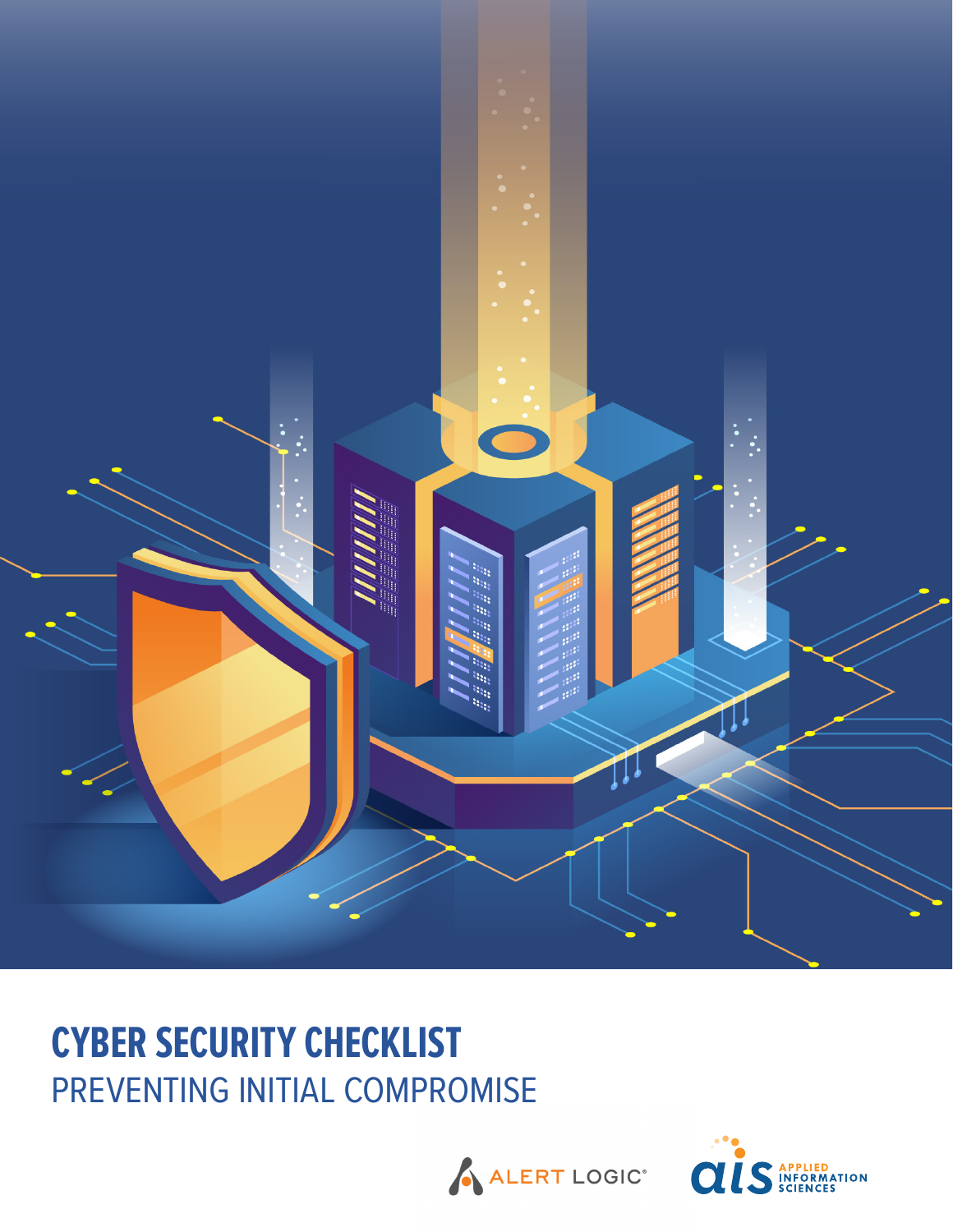## **PROTECTING YOUR DATA**

This security overview provides best practices to help organizations looking to harden their environment. Designed to help small- to mid-sized organizations stop an attack before one starts, this basic guidance will help reduce your attack surface and outlines practical steps to securing your enterprise. With this checklist, you will have a guide to help prevent initial compromise and stop attacks before they start.

### **This checklist helps explain how to:**

- Address software vulnerabilities and misconfigurations
- Eliminate exposed ports & services
- Reduce the chance of attacks delivered via email
- Limit browser-based attacks
- Reduce the attack surface across Microsoft Office applications

Lastly, we will share details on how AIS and Alert Logic helps organizations of all sizes get a comprehensive view of their enterprise assets, find misconfigurations and vulnerabilities, and delivers endpoint coverage with an automated quarantine response to stop malware in its tracks.

## **PREVENTING INITIAL COMPROMISE**

The best defense against cyber attacks is to prevent attackers from gaining initial access to a machine in the first place. The organizations business strategy and goals are translated into iterative activities such as:

#### **Prioritize Patching**

When vulnerabilities are disclosed, it's only a matter of time before attackers begin exploiting them. Having a system in place to assess, test, and roll out patches is a vital first defense against attacks.



#### **Isolate What You Can't**

Patching is vital, but not easy and it can be impossible in some cases. Isolate systems you can't patch quickly by restricting system access.

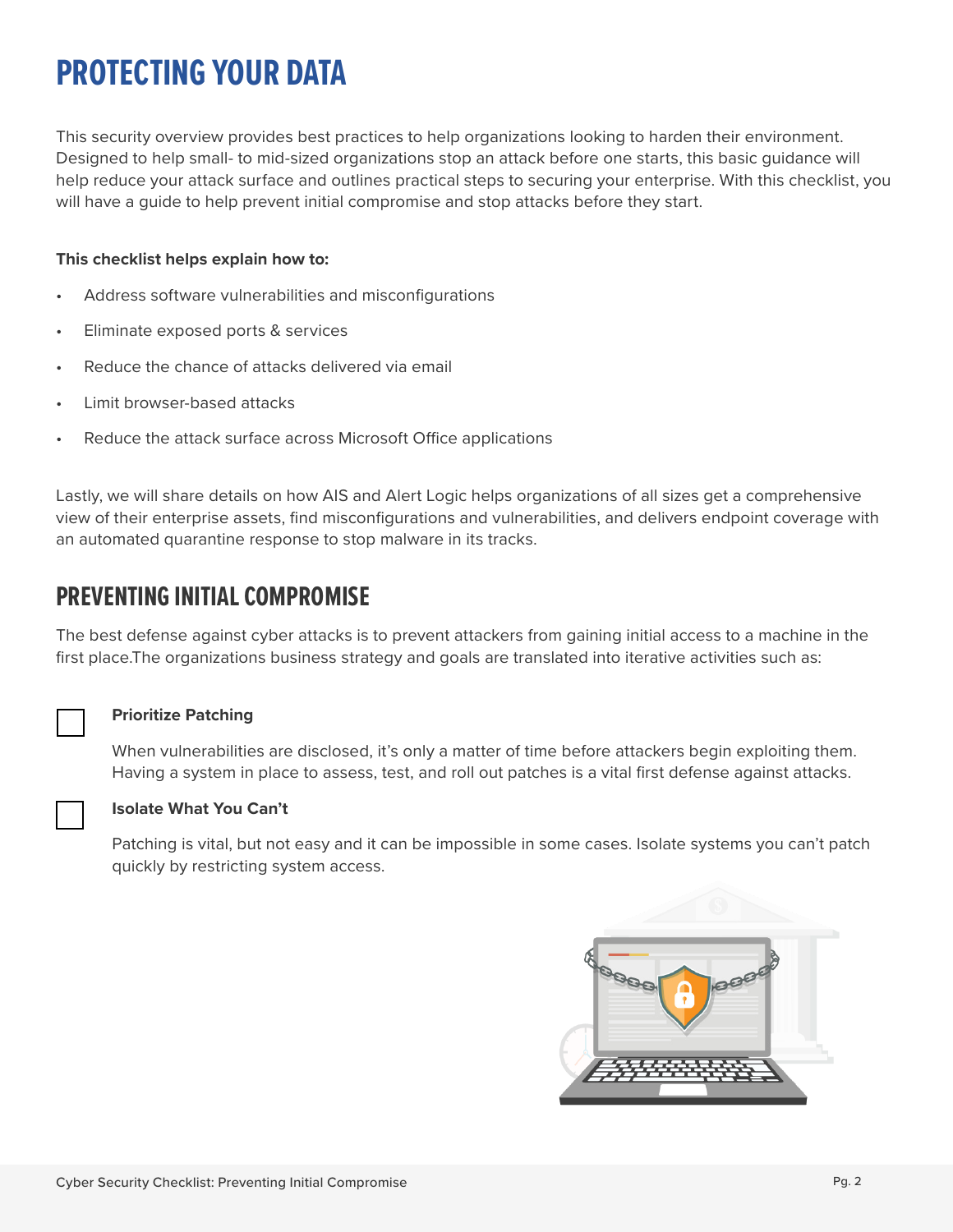## **ELIMINATE EXPOSED PORTS & SERVICES**



## **Secure Remote Desktop (an RDP)**

Open ports with RDP exposed to the Internet are beacons for attackers. Restrick access to RDP listening ports by placing them behind a firewall and using a RDP Gateway. Enabling network-level authentication and changing the default listening port (TCP 3389) is also recommended.

#### **Secure Server Message Block (SMB)**

Disable SMBv1 and use firewalls to restrict SMB network activity. WannaCry and other attacks leveraging the EternalBlue exploit have shown just how vulnerable organizations become when exposing SMB. Ideally do not allow file transfer between secured networks at all.

## **REDUCE THE CHANCE OF ATTACKS VIA EMAIL**

#### **Block Common Malicious File Attacks**

In addition to the obvious (.EXE, .BAT), consider blocking script files (.JS, .VBS, etc.), archive files (.ZIP, .SFX, .7z), and even Office files (.DOC, .DOCX, etc.) and PDFs. Consider which file attachments you wish to block carefully to strike a balance between security and the ability to do business.



### **Conduct User Awareness Training**

Many attacks still initially require users clicking something they shouldn't. Training and inform your endusers about attacks that rely on deception and social engineering.

## **LIMIT BROWSER-BASED ATTACKS**



#### **Utilize Ad-Blockers**

Eliminate legitimate websites can serve as infection points thanks to malvertising.

## **SECURITY AT YOUR FINGERTIPS**

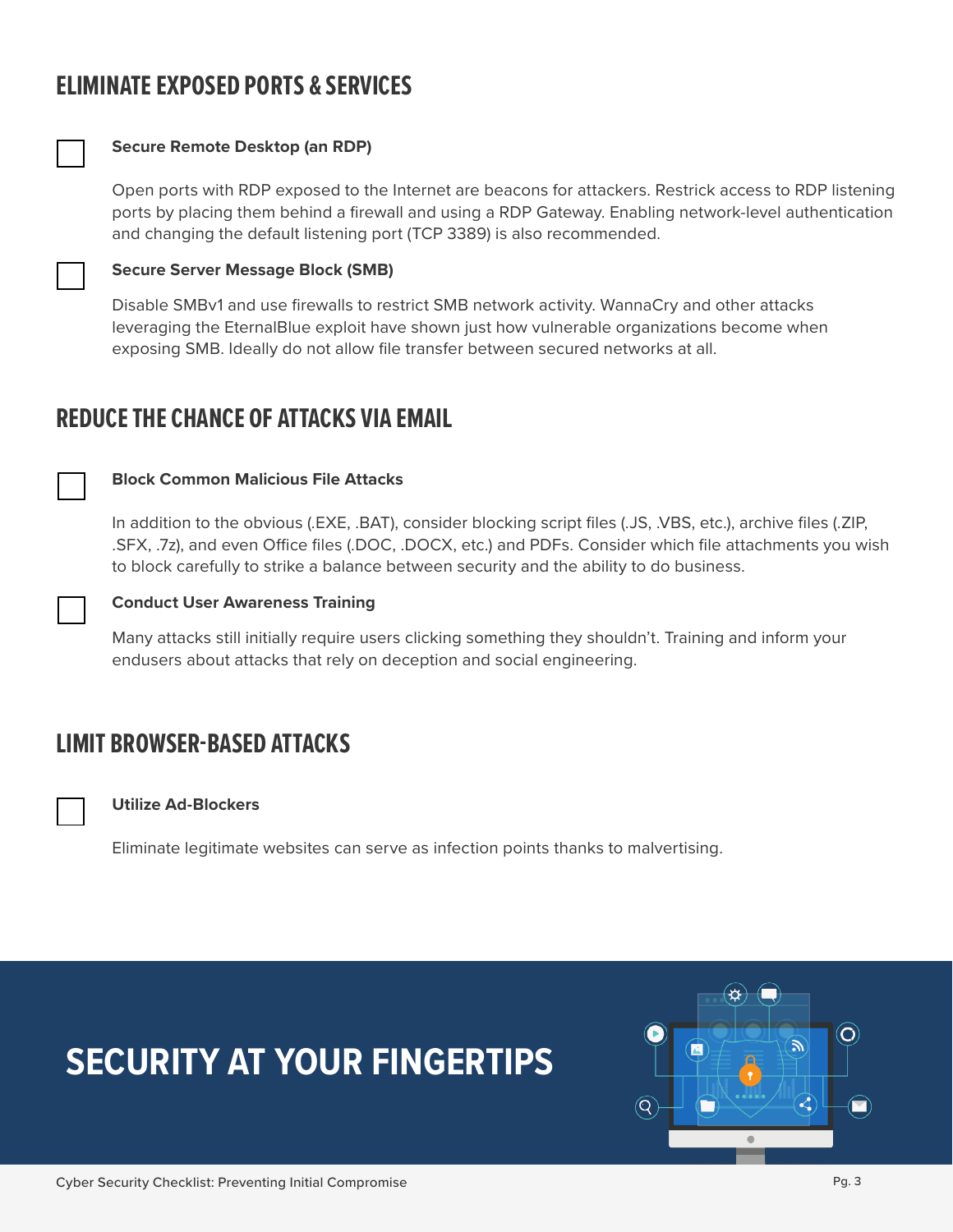## **DISABLE OLE PACKAGES**



### **Enforce Stricter Macro Controls**

Block macros in Office files downloaded from the Internet. Macros are abused to download malware and launch malicious scripts.



### **Disable "Update Automatic Links at Open" in Microsoft Word**

This will prevent abuse of the DDE feature (now disabled by default) and similar threats.

#### **Desable OLE Packages**

Considering the long history of attackers abusing Microsoft's object linking and embedding (OLE) feature, it's best disabled when possible.

## **ALL OF THE ABOVE**

**Establish a system that provides visibility across your organization, monitor application and system behavior for threats, implement proactive vulnerability scanning, and deploy endpoint and anti-virus protection.**

Patching, isolation and restricting risky activity prevents a lot of initial attack vectors from causing damage yet many attacks take place through zero-day or unknown vulnerabilities in servers and applications. Visibility of systems and the ability to monitor for unusual behavior on the endpoint, servers and in applications is critical to get early warning of attack attempts and allow you to respond accordingly.

## **ACHEIVE BETTER SECURITY AT OPTIMAL COST**

No level of investment prevents or blocks 100% of attacks. You need to continuously identify and address breaches or gaps before they cause real damage. With limited budget and expertise, you believe this level of security is out of reach. You haven't discovered Alert Logic — managed detection and response (MDR) delivering unrivaled security value. As the industry's first MDR provider, Alert Logic's purpose-built technology and team of security experts empower you to resolve whatever threats may come. Attacks are constantly evolving and we are always watching; identifying and prioritizing what to do next. We are relentless in protecting your organization. Alert Logic — our knowledge is your advantage.

**Contact Us Our fully managed IT services deliver a wealth of benefits. Let's start the conversation on how we can make that happen.**